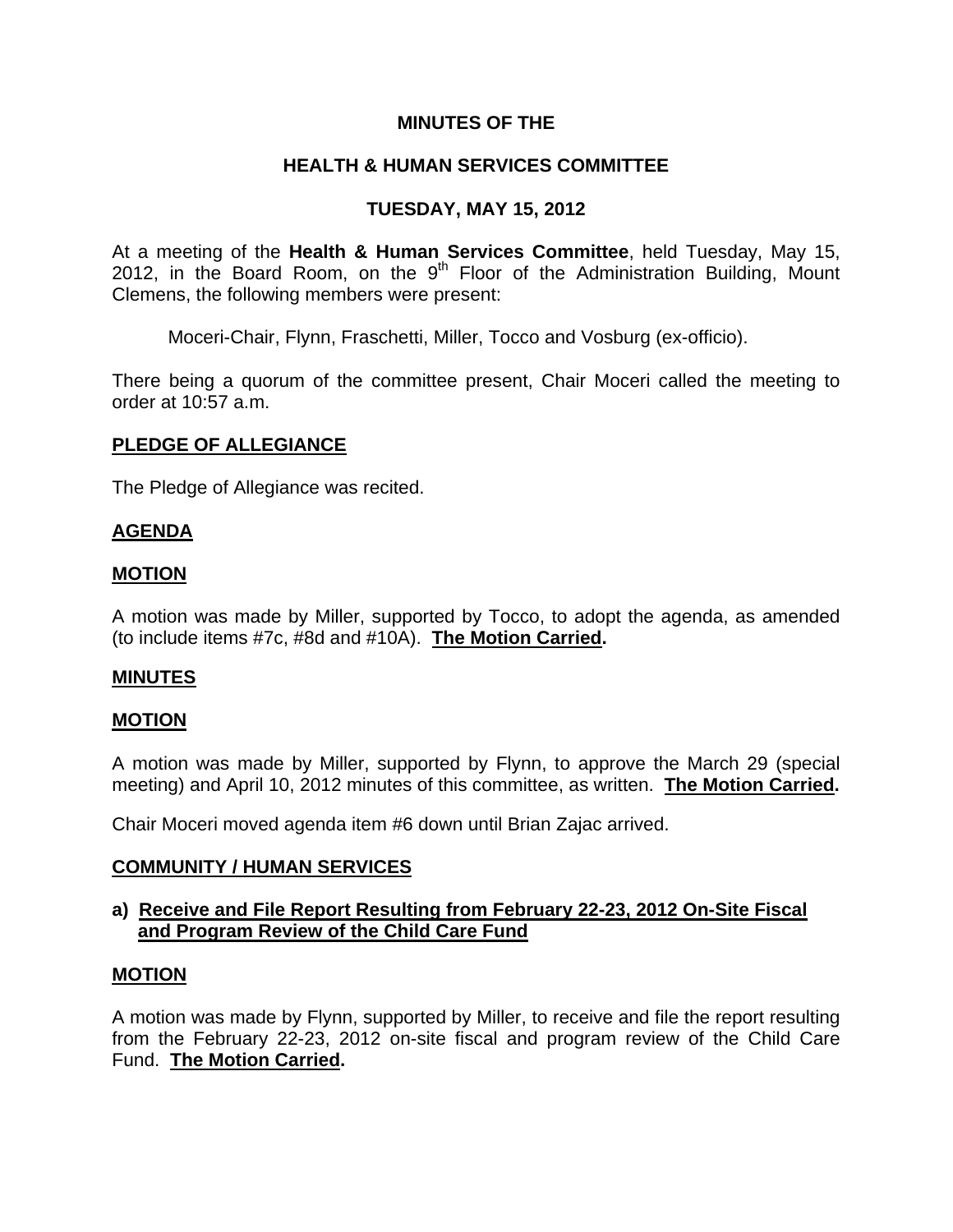# **b) Receive and File Report Resulting from March 21, 2012 On-Site Fiscal Review of the Child Care Fund**

# **MOTION**

A motion was made by Miller, supported by Flynn, to receive and file the report resulting from the March 21, 2012 on-site fiscal review of the Child Care Fund. **The Motion Carried.** 

# **c) Receive and File Response from Office of County Executive Regarding RFI 05-10-12 HHS Animal Shelter HCS**

A two-page letter dated May 10, 2012 from Shana Kellogg, Founder of ChowHound Charities was distributed.

Chair Moceri reported that last week she received letters and e-mails concerning an issue at the Animal Shelter. A Request for Information was sent to the Office of County Executive and their response was attached to the final agenda. She explained what occurred at the Animal Shelter and informed committee members that the issue may come up in the future.

The following commissioners spoke: Flynn, Moceri and Fraschetti.

### **MOTION**

A motion was made by Flynn, supported by Fraschetti, to receive and file the response from the Office of County Executive regarding RFI 05-10-12 HHS Animal Shelter HCS. **The Motion Carried.** 

Chair Moceri moved back to agenda item #6.

### **PRESENTATION BY BRIAN ZAJAC FROM THE CRIME SCENE CLEANER**

A pocketed folder containing numerous pieces of information was distributed.

Brian Zajac from the Crime Scene Cleaner referred to his one-page letter dated May 15, 2012, as well as other distributed material and addressed the need for the Macomb County Medical Examiner's Office to be able to pass out a brochure titled "Survivor's Guide" to assist survivors with decision-making and provide helpful solutions after a traumatic death or injury has taken place. The information he prepared was a mockup and was gathered from Westmoreland County Office of the Coroner in Greensburg, Pennsylvania and also from the Macomb County Medical Examiner's website. He believed the local cleaning service companies he had listed are well-respected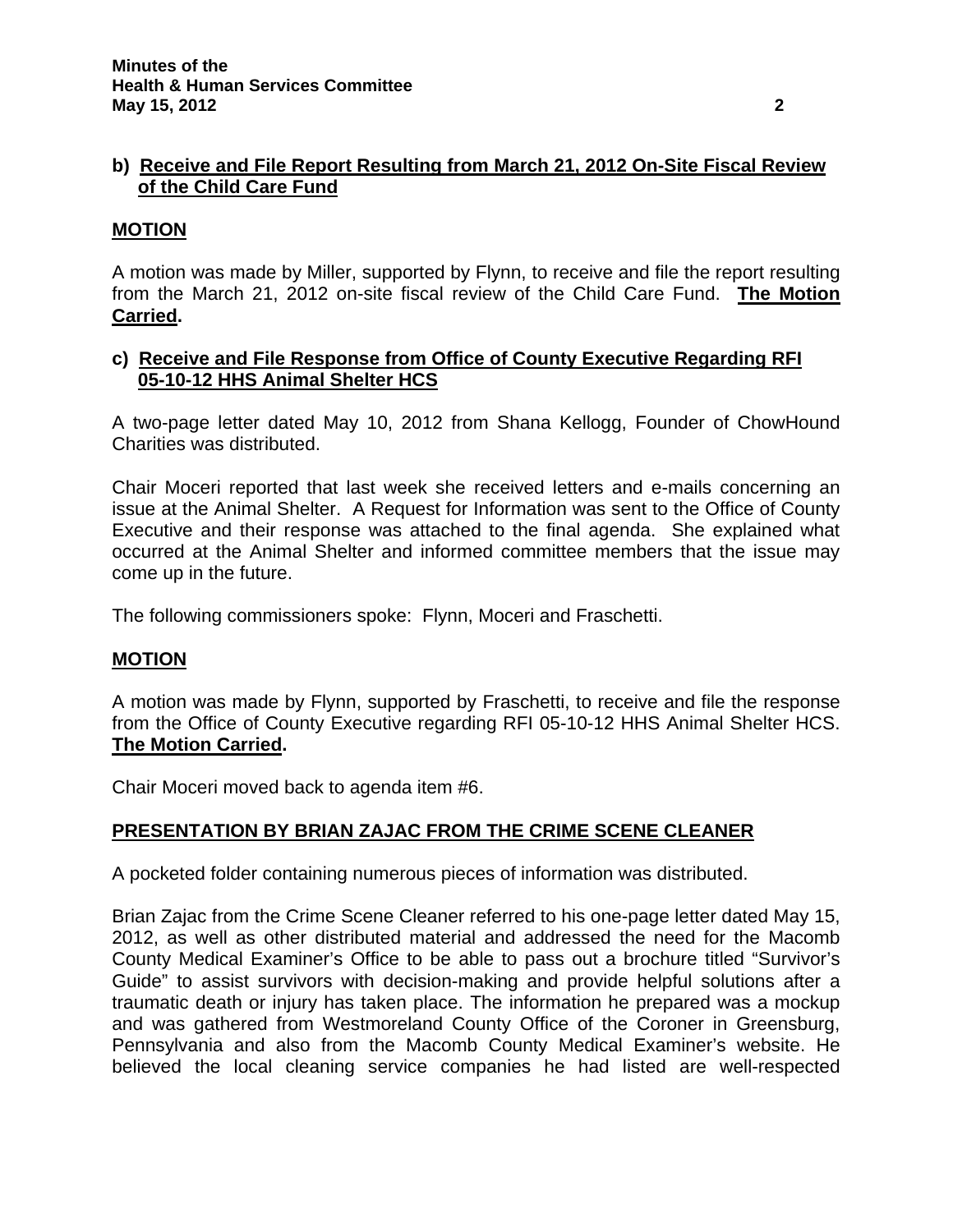#### **Minutes of the Health & Human Services Committee May 15, 2012** 3

companies who specialize not only in cleaning up crime scenes, but also specialize in biohazard cleanup.

The following commissioners spoke: Miller, Fraschetti and Moceri.

### **MOTION**

A motion was made by Fraschetti, supported by Miller, to receive and file the presentation by Brian Zajac from the Crime Scene Cleaner. **The Motion Carried.** 

# **AREA AGENCY ON AGING 1-B**

## **MOTION**

A motion was made by Miller, supported by Flynn, to receive and file information from Area Agency on Aging 1-B relating to agenda items #8(a) through (d) in their entirety.

## **a) May 30, 2012 Public Hearing on the Draft FY 2013 Annual Implementation Plan**

Chair Moceri indicated that the Plan will be brought before this committee in July.

## **b) Probation Information on Macomb County Department of Senior Citizen Services**

Chair Moceri indicated that the update on the current status was included in committee packets. She noted that she will get another update at the AAA Board of Directors meeting in June.

### **c) The Advocate (May 2012)**

Chair Moceri overviewed some of the valuable information contained within the newsletter.

# **d) Quarterly Update for the Period January Through March 2012 and Request for Payment of \$13,738.25 to Support Administrative Activities**

Chair Moceri indicated information was provided on the AAA 1-B quarterly update and also a request for payment in the amount of \$13,738.25.

Chair Moceri called for a vote to receive and file items #8(a) through (d) and **The Motion Carried.**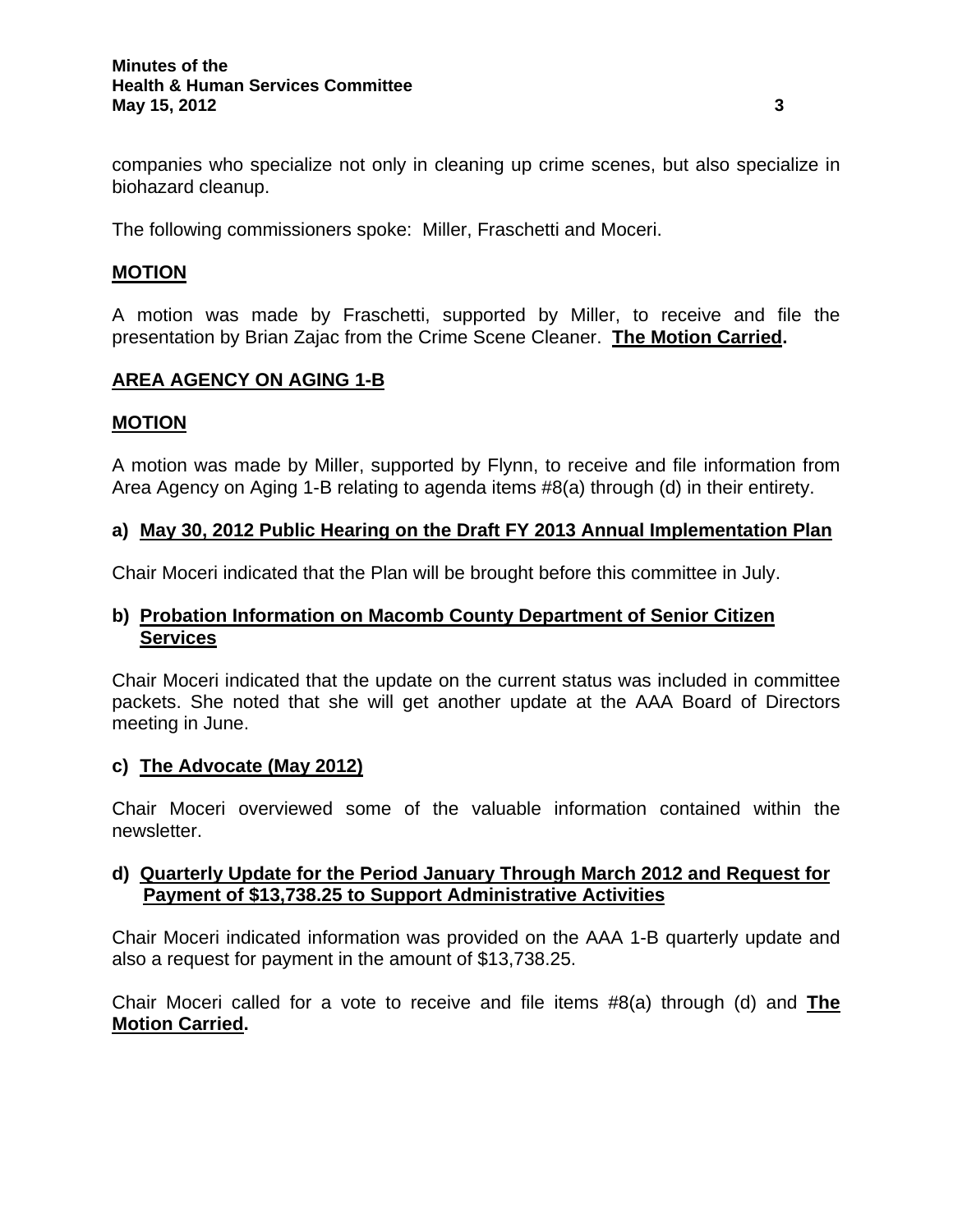# **VETERANS**

- **a) Veterans' Services Department Monthly Report**
- **b) Review Changes to Appointment Process to Veterans' Services Commission**

Kermit Harris overviewed his monthly report. Additionally, he spoke about an appeal case that Frank Krycia is handling. He then spoke about the two upcoming reappointments to the Veterans' Services Commission in July and explained House Bill 345. Lastly, he expressed concern about the recent biohazard incident that occurred at the VerKuilen Building.

The following commissioners spoke: Fraschetti and Flynn.

Fred Warner who is a Veterans' Services Commission member addressed the committee.

The following commissioner spoke: Flynn.

#### **MOTION**

A motion was made by Fraschetti, supported by Miller, to receive and file the monthly status report for April 2012, as submitted by Kermit Harris, Director of Veterans' Services Department. **The Motion Carried.** 

After the vote, the following commissioner spoke: Moceri.

### **ADOPTION OF PROCLAMATION**

### **COMMITTEE RECOMMENDATION – MOTION**

A MOTION WAS MADE BY MILLER, SUPPORTED BY FRASCHETTI, TO RECOMMEND THAT THE BOARD OF COMMISSIONERS ADOPT A PROCLAMATION COMMENDING LINCOLN HIGH SCHOOL FOR WINNING THE GET SCHOOLED ATTENDANCE CHALLENGE **(OFFERED BY MOCERI AND SAUGER)**. FURTHER, A COPY OF THIS BOARD OF COMMISSIONERS' ACTION IS DIRECTED TO BE DELIVERED FORTHWITH TO THE OFFICE OF THE COUNTY EXECUTIVE. **THE MOTION CARRIED.** 

### **UPCOMING EVENTS**

### **MOTION**

A motion was made by Miller, supported by Tocco, to receive and file the update on upcoming events. **The Motion Carried.**